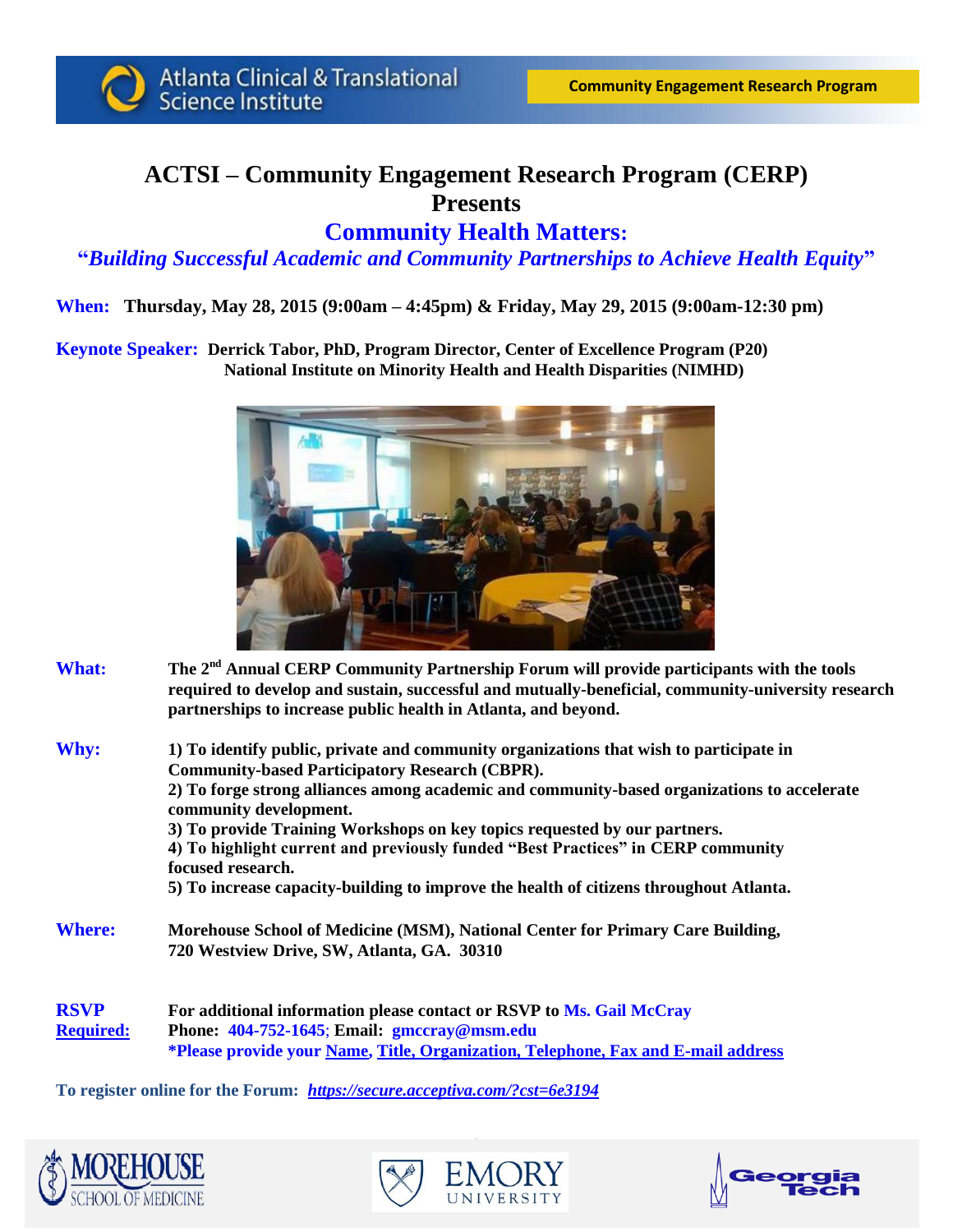

## **Driving Directions/Parking:**

### **From I-285 SE**

- I-285SE to I-20 West
- $-I-75/85N$  to I-20 West
- I-20 West to Atlanta University Center/Lee Street Exit (Exit #55B).
- At end of exit ramp (at stoplight), turn right onto Lee Street.
- Go one block to the first driveway on the right and turn in to the **parking garage** (by the Security Gate).
- After parking, take the elevator down to the ground level and sign in at the Security Desk in the Public Safety Office.
- Security will direct you to your destination.

### **From I-285 SW**

- I-285SW to I-20 East
- I-20 East to Lowery Boulevard/Atlanta University Center/Lee Street Exit (Exit #55A&B).
- Go to second red light at Lee Street.
- Turn left onto Lee Street and go through the red light to the first driveway on the right and turn into the **parking garage** (by the Security Gate).
- After parking, take the elevator down to the ground level and sign in at the Security Desk in the Public Safety Office.